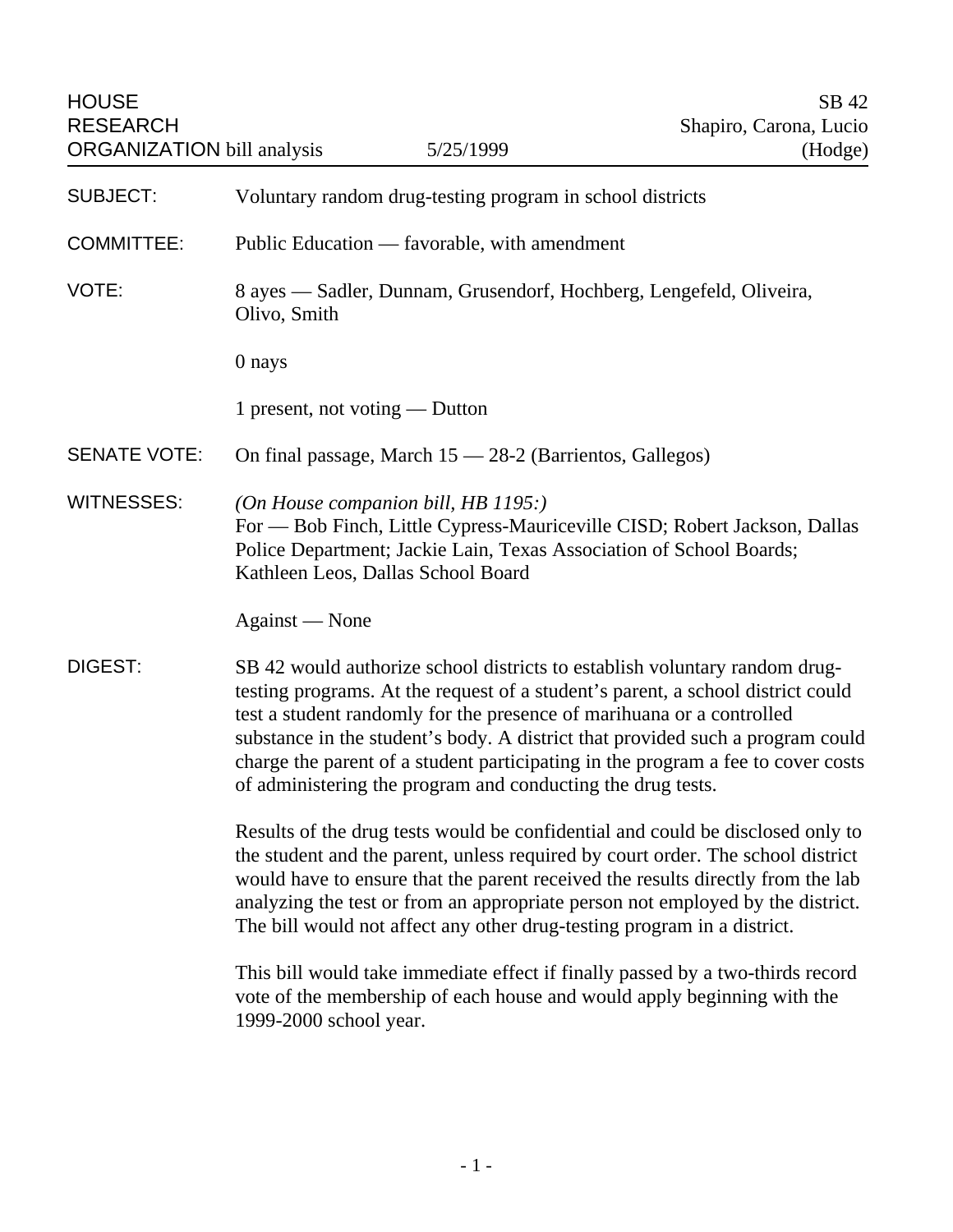## SB 42 House Research Organization page 2

| <b>SUPPORTERS</b><br>SAY: | SB 42 would allow Texas school districts to set up voluntary random drug-<br>testing programs for students. School districts and parents grapple with the<br>growing problem of teenage drug use every day. Although the problem is not<br>new, there has been an increase in first-time drug use. Also, drugs are more<br>powerful than before and more widely available to children.                                                                          |  |  |
|---------------------------|-----------------------------------------------------------------------------------------------------------------------------------------------------------------------------------------------------------------------------------------------------------------------------------------------------------------------------------------------------------------------------------------------------------------------------------------------------------------|--|--|
|                           | Many parents do not know that their child is using drugs until the child has a<br>serious problem. By the time the child's appearance or behavior changes, the<br>child may have developed a serious drug habit. The program proposed in SB<br>42 would not replace parents' responsibility to communicate with their<br>children about drug use, but it would provide an additional way for parents to<br>detect early signs that their child was using drugs. |  |  |
|                           | This bill also would help teenagers avoid peer pressure to use drugs. Children<br>would have the excuse that their parents had enrolled them in a drug-testing<br>program.                                                                                                                                                                                                                                                                                      |  |  |
|                           | SB 42 would not require school districts to implement this program. Still, it is<br>very important that the Legislature indicate clearly that state law encourages a<br>voluntary random drug-testing program in districts that are trying to find ways<br>to combat the growing problem of teenage drug use.                                                                                                                                                   |  |  |
| <b>OPPONENTS</b><br>SAY:  | Children who use drugs display obvious signs, and parents should be<br>responsible for noticing changes in their own child's behavior. Enrolling their<br>children in random drug-testing programs would relieve parents of the duty to<br>monitor their own child's behavior and push that responsibility onto the<br>schools.                                                                                                                                 |  |  |
|                           | Parents who want to monitor their child's behavior through drug testing can<br>use home drug-testing kits or take the child to a clinic for testing. Parents who<br>remain involved in their children's lives and communicate with them are more<br>likely to detect drug use than parents who choose to avoid that responsibility.<br>This kind of communication and early detection would ensure that children<br>who use drugs get the help they need.       |  |  |
|                           |                                                                                                                                                                                                                                                                                                                                                                                                                                                                 |  |  |

Schools do not have the staff or funding to deal adequately with many other problems for which they already have responsibility. This bill would add one more thing for which schools would be responsible.